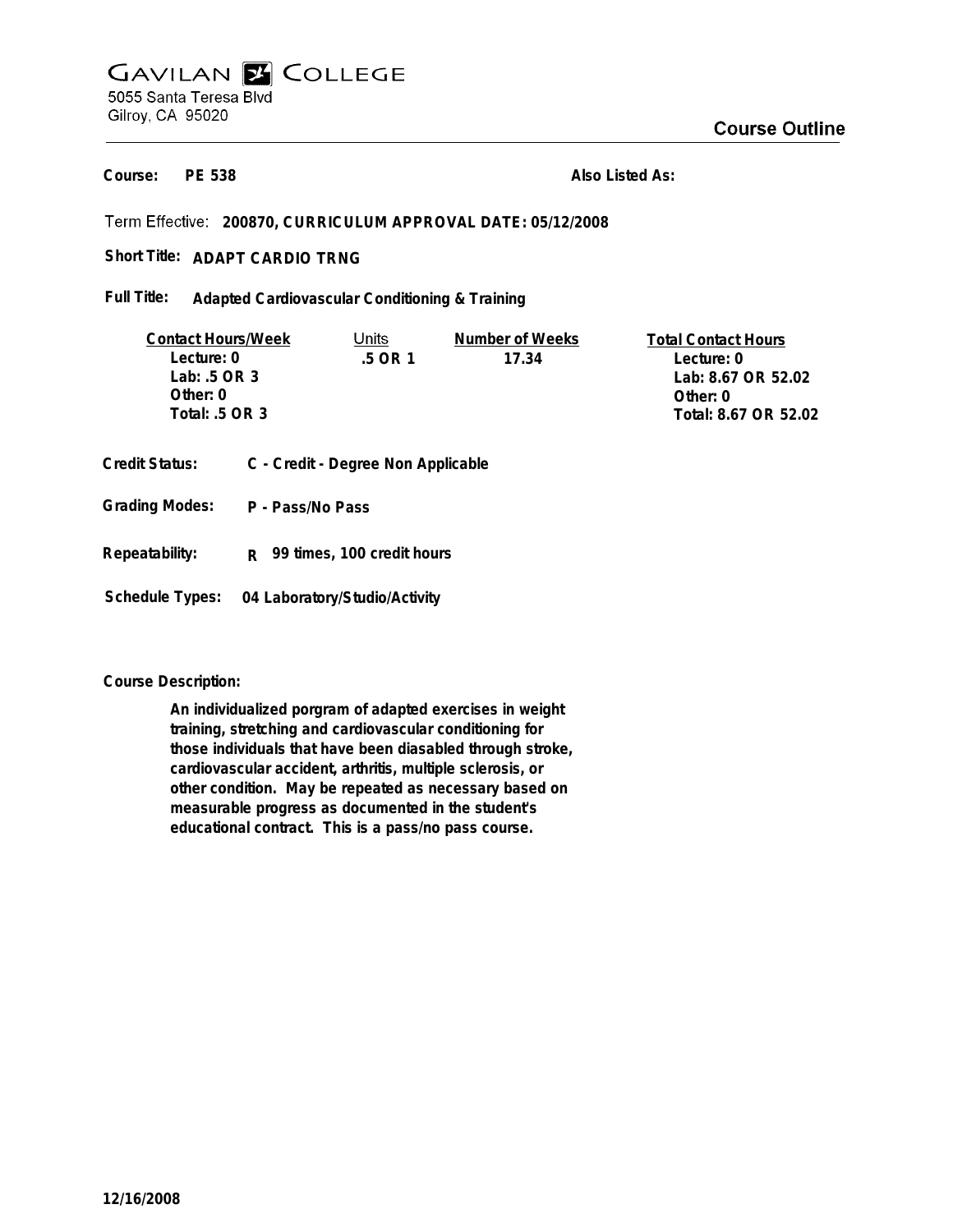**ARTICULATION and CERTIFICATE INFORMATION Associate Degree: CSU GE: IGETC: CSU TRANSFER: Not Transferable UC TRANSFER: Not Transferable**

## **PREREQUISITES:**

## **COREQUISITES:**

## **STUDENT LEARNING OUTCOMES:**

**1. Students will demonstrate three (3) exercises specifically designed for improved cardiovascular conditioning. ILO: 6,1,4,2 Measure: instructor observation, class participation, oral report, performance exam. 2. Student will read, comprehend and discuss various handouts related to aerobic exercises. ILO: 1,2,4 Measure: instructor observation, class participation, oral report**

**3. Students will demonstrate a 10 minute warm up routine.**

**ILO: 6,1,4**

**Measure: instructor observation, class participation, oral report, performance exam**

**4. Students will discuss five (5) safety rules associated with use of adapted equipment.**

**ILO: 1,2,4**

**Measure: instructor observation, class participation, oral report**

### **TOPICS AND SCOPE:**

**Curriculum Approval Date: 05/12/2008**

**3-6 Hours**

**Students will review course content, expectations and grading procedures. Use of equipment, safety procedures and injury risks are discussed. Proper treatment of injuries and causes of common injuries related to weight training and conditioning. Understanding of unsafe/high risk movements. Proper use of equipment including entering and exiting of fitness room, asking for assistance when necessary. Pay particular attention to equipment that is motorized. SPO: Students will review course content, expectations and grading procedures. Students will identify unsafe or high risk movements during exercise.**

#### **3-6 Hours**

**Introduce warm up and cooling down procedures. Proper techniques for stretching during warm up and cool down. List of exercises used on a daily basis. SPO: Students will perform warm up and cool down exercises specific to their needs.**

#### **3.5-7 Hours**

**Construct and maintain a fitness conditioning program. Long and short term goals discussed. Students will be individually evaluated and activities will be developed. Introduce group and individual routines for aerobic exercise. SPO:**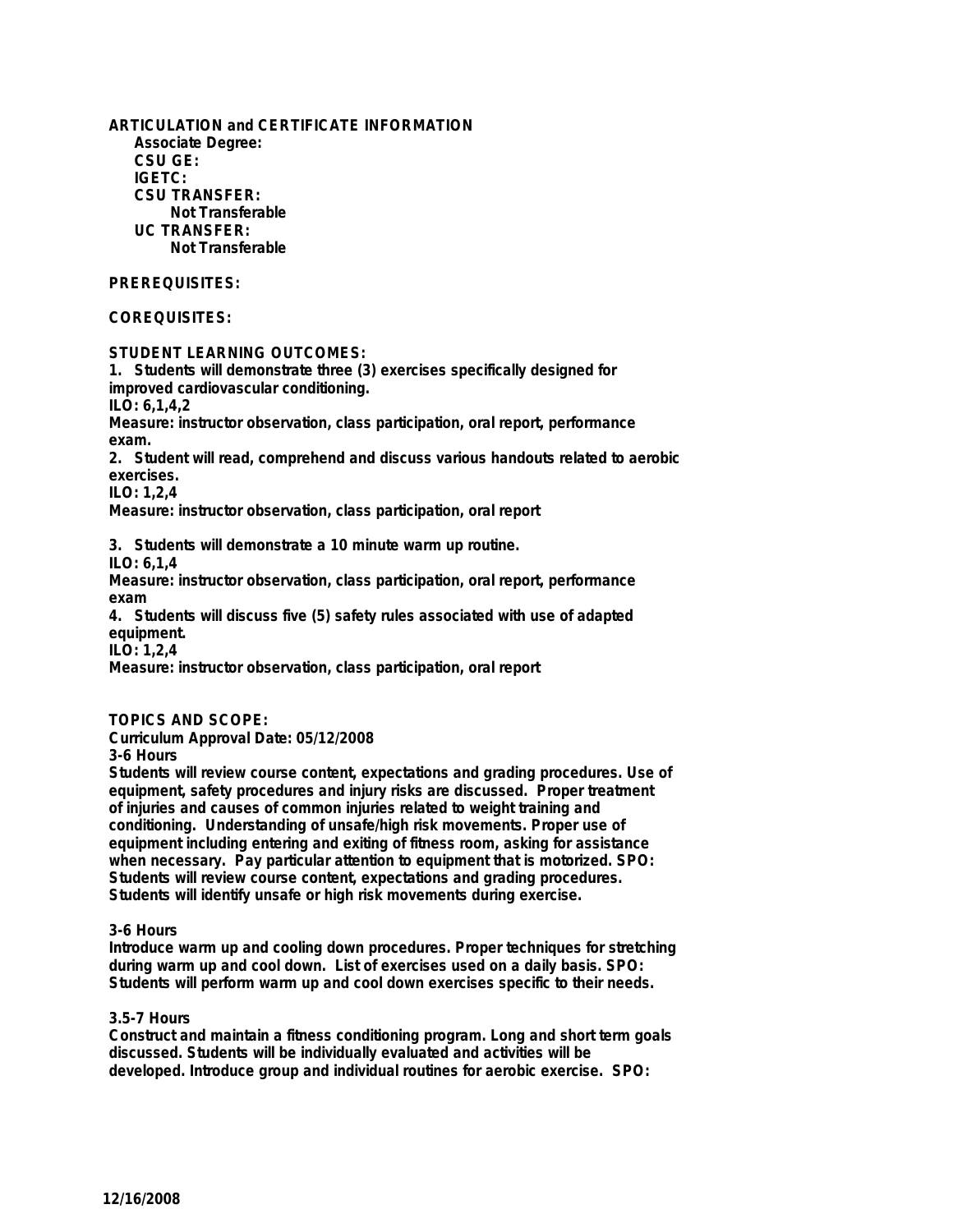**Students will develop an exercise plan specific to their needs. Assess areas of physical fitness strengths and weaknesses and prioritize those areas to be addressed. SPO: Students will identify strengths and weaknesses specific to physical exercise.**

## **3-6 Hours**

**Introduction of additional flexibility exercises. Review treatment for stretching injuries, i.e. the use of heat and cold for injury treatment. Evaluate students for progress and update plans. Discuss motivational techniques and factors that affect exercise adherence. Define exercise behavior, belief and attitude. SPO: Students will perform the additional flexibility exercise correctly. Students will identify factors related to their own exercise behavior.**

#### **4-8 Hours**

**Introduction of wheelchair or seated calisthenics. Use of wheelchair or seated accessible exercise machines. Discuss safety procedures and related transfer issues of wheelchair students. Proper techniques of weight training, use of cuffs, straps, holders for wheelchair students. List problems and possible solutions associated with difficulties in use of equipment. SPO: Students will demonstrate proper techniques for calisthenics specific to their needs. Students will identify challenges, alternatives and solutions related to their own specific adapted needs.**

#### **4.5-9 Hours**

**Introduction to stretching and endurance activities related to large and small muscle groups. Exercises using parallel bars and standing frame. Safety issues related to standing frame, i.e. the need for a second person while using standing frame. Introduction to proper body mechanics - postural alignment. SPO: Student will practice proper stretching and endurance activities specific to their individual plan.**

#### **3-6 Hours**

**Introduce additional stretching aerobic exercises (supine/prone). Wheelchair transfer to table mat. Safety methods in transferring to exercise mat. Roll and squirm exercises. Balance exercises, i.e. roll and tuck. Use of abdominal muscles for stabilization, i.e. obliques, rectus abdominals. SPO: Students will practice stretching exercises that will improve abdominal muscle strength and conditioning.**

#### **2-4 Hours**

**Discuss benefits of fitness development. Discuss symptoms of overtraining. Review and discuss the importance of exercise. SPO: Students will explain the benefits of fitness.**

#### **2 Hours**

**Final Exam. Evaluation of student short and long term goals. The course is individualized and student performance objectives will vary as determined by the nature and degree of a student's disability. SPO: Students will be expected to address goals at a level agreed upon in the Student Educational Contract.**

#### **METHODS OF INSTRUCTION:**

**Through individual assessment and testing for individual improvement, activities will be coordinated to fit the needs of each student. Individual evaluations**